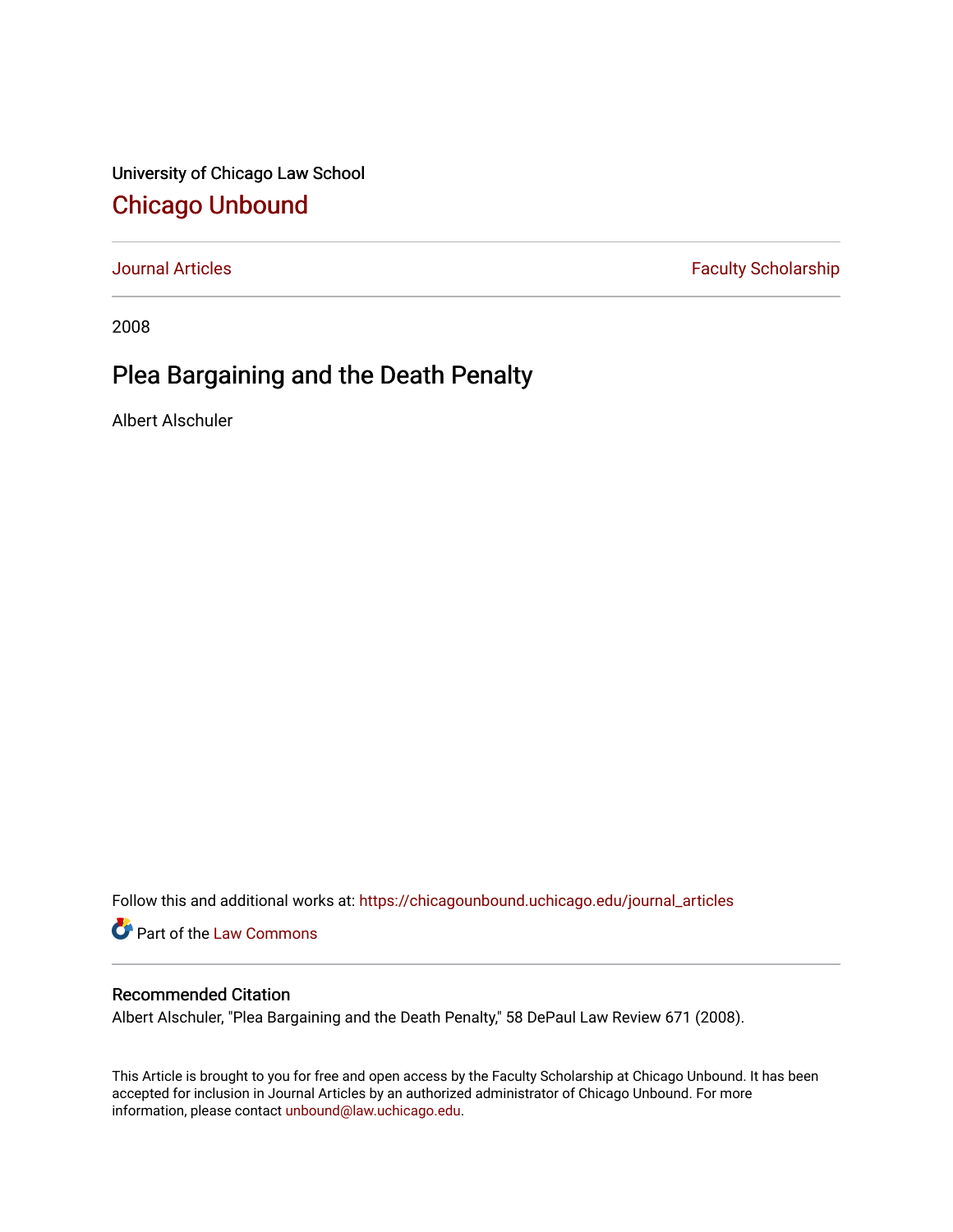# **PLEA BARGAINING AND THE DEATH PENALTY**

*Albert W. Alschuler\**

I am about to describe the intersection of two dreadful monsters of American criminal justice: the practice of capital punishment and the practice of plea bargaining.

## I. THE DEATH TARIFF

With other scholars, I once applied for a federal grant to determine how many of the inmates on death row were there only because they had declined plea bargains that could have saved their lives. We applied during the Reagan years and didn't get the grant. The number remains unknown.

But one of my co-applicants, the late Welsh White, asked experienced capital defenders to make their best estimates. Millard Farmer

\* Professor of Law, Northwestern University; Julius Kreeger Professor of Criminal Law and Criminology Emeritus, the University of Chicago.

This Article is an edited version of my remarks to the Symposium *Media, Race, and the Death Penalty* at the DePaul University College of Law on March 6, 2008. I was not a scheduled speaker but was to moderate a panel discussion. One of the scheduled speakers was a long-time friend, mentor, and hero, Judge R. Eugene Pincham. When **I** telephoned Judge Pincham a few days before the symposium, he had just returned home after a twenty-day stay in the hospital. We discussed briefly the cancer ravaging his body. Then we reminisced for fifteen or twenty minutes, touching on the wonderful argument he made to the Illinois Supreme Court the first time I first heard him speak, a memorable train ride we shared, an even more memorable Christmas party in Bridgeport (parts of which might better be forgotten), the help he gave me in preparing my first law review article, the fun we had when he ran for office (it would have been more fun to win), and the series of student interns I sent him while teaching out of state-interns who not only worked in his office but also, at his unsolicited invitation, lived with him throughout the summer. Judge Pincham's voice was strong, and he was entirely himself. He said that he still planned to speak at the symposium. It was only on the morning of March 6 that he concluded speaking that day was impossible. He died four weeks later.

When Judge Pincham withdrew from the symposium, I designated myself pinch-hitter and cobbled together some remarks on plea bargaining and the death penalty, a subject on which I'd touched in publications that focused primarily on other subjects. Most of the material presented here has appeared before, but Andrea Lyon and the editors of the *DePaul Law Review* thought it would be good to bring it together. They encouraged me to publish these remarks.

I flatter myself that Judge Pincham would not have minded what **I** have to say. Lawyers (especially judges and defense attorneys) who oppose plea bargaining are a small minority. They say things that mark them as screwy in the eyes of many other lawyers. Pincham happily paid that price, and what he told me in 1967 is still the truth: "Plea bargaining cheapens the system. It encourages the defendant to believe that he has sold a commodity and that he has, in a sense, gotten away with something." Amen, Gene, and rest in peace.

#### 671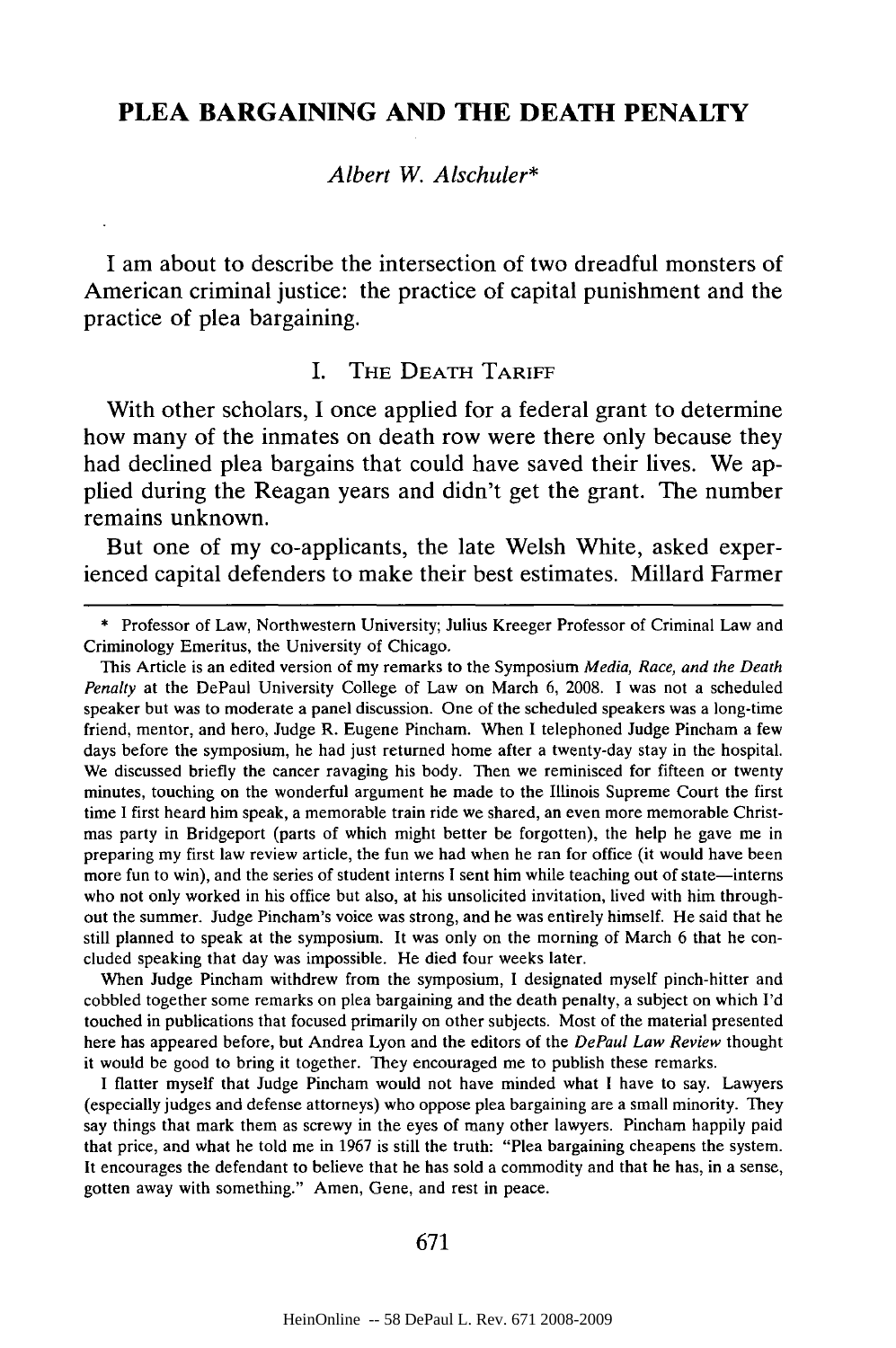declared that **"75** percent of the defendants who have been executed since 1976 could have avoided the death sentence by accepting a plea offer."' Stephen Bright and Michael Burt maintained that half of the defendants executed in America "at some point had an opportunity to enter a guilty plea that would have eliminated the possibility of a death sentence."<sup>2</sup>

Consider what those numbers mean. America executes people not only for the crime of committing an aggravated murder but also for the crime of standing trial. In many cases and probably most, standing trial is as much a necessary condition of execution as committing a capital offense.

The case of John Spenkelink shows how the system works. Spenkelink was the first person executed involuntarily in the United States after a de facto moratorium on executions that began in 1967 ended ten years later.3 His lawyer, Brian T. Hayes, explained why his case was not resolved through plea bargaining:

We bargained. The judge began the process by complaining to me and the prosecutor that he did not want to try the case. "One drifter kills another drifter," he said. "That's not worth two weeks of the court's time." The prosecutor responded by offering a guilty plea to second-degree murder with the recommendation of a life sentence. It was a good deal, but Spenk turned it down.

I'd encountered clients like him before, and I thought I knew how to handle them. I drew up a formal statement that said, "I, John Spenkelink, have been offered such and such a deal. I have been advised by my attorney that I have little chance of acquittal and that, if I reject the deal, I will probably be executed. Nevertheless, being of sound mind, I hereby reject the proposed bargain and instruct my attorney to present my case to a jury." I put lines on the statement for Spenk and three witnesses to sign, and I walked into Spenk's cell with three jail guards. In other cases, my clients have looked at the statement, looked at the guards, and said, "Let's talk."

1. WELSH S. WHITE, LITIGATING **IN** THE SHADOW OF **DEATH: DEFENSE** ATTORNEYS IN CAPI-TAL **CASES** 145 (2006).

 $\epsilon^{-1}$ 

*2. Id.* at 146.

3. See Wikipedia, John Arthur Spenkelink, http://en.wikipedia.org/wiki/John\_Arthur\_ Spenkelink (last visited Mar. 16, 2009). The execution of Gary Gilmore in 1977 marked the end of the death penalty moratorium, but Gilmore was a "volunteer" who instructed his lawyers not to seek a stay of execution and who complained to the courts that his execution had been improperly delayed. *See* Gilmore v. Utah, 429 U.S. 1012, 1013, 1015 nn.1 & 4 (1976) (Burger, C.J., concurring). Spenkelink's execution came two years after Gilmore's. The ten-year moratorium that preceded Gilmore's execution resulted from the vigorous litigation of death penalty issues in the Supreme Court and other courts and from a 1972 Supreme Court decision holding all existing death penalty statutes unconstitutional. *See* Furman v. Georgia, 408 U.S. 238 (1972).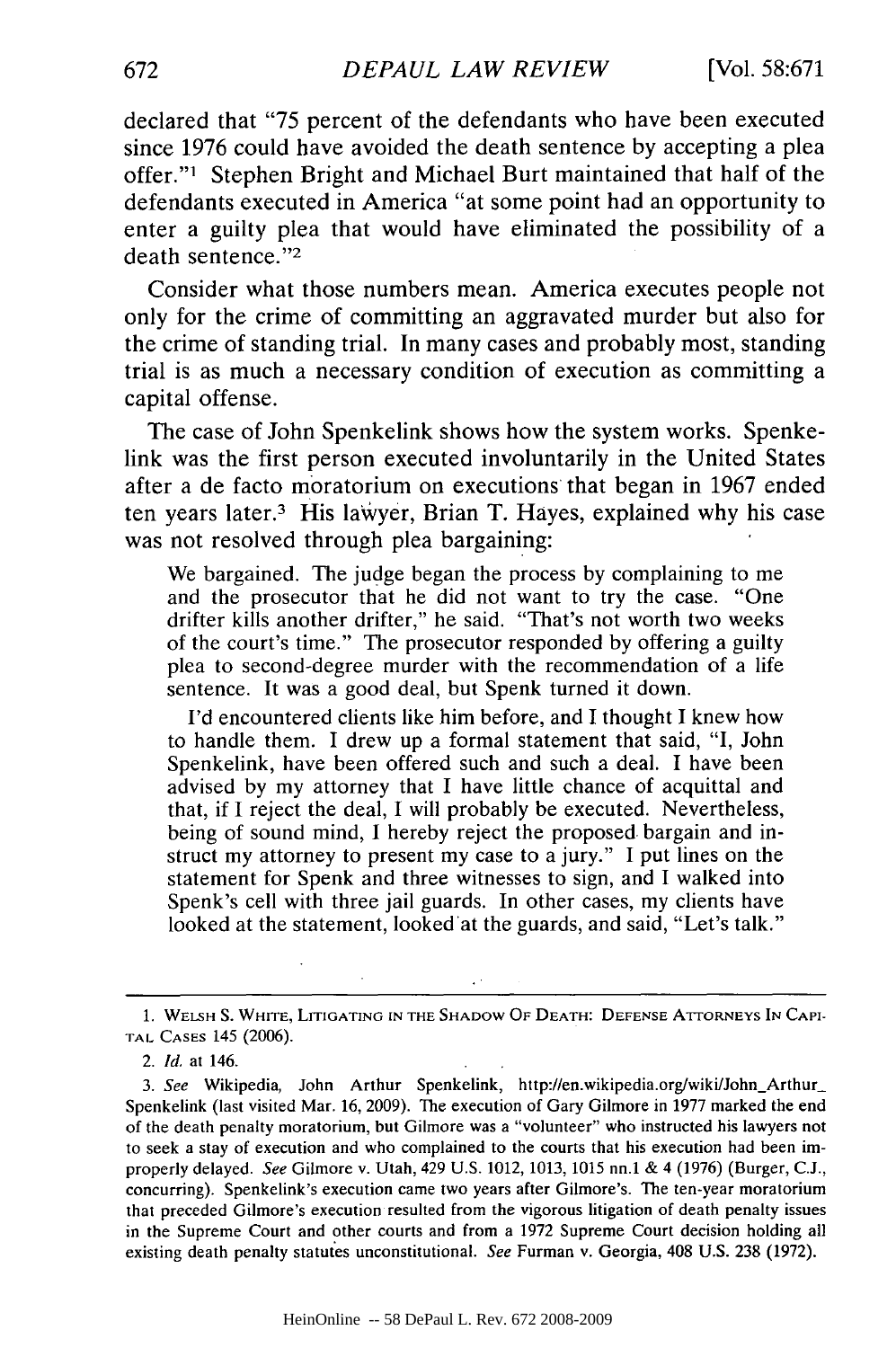Not Spenk. He took a pen and signed, and the three guards signed as witnesses.<sup>4</sup>

John Spenkelink's final words before the State of Florida electrocuted him were probably not original. He declared, "Capital punishment: Them without the capital get the punishment."<sup>5</sup>

When Hannah Arendt spoke of the banality of evil, she referred to the Holocaust and to a greater evil than that of the American criminal justice system.<sup>6</sup> But Arendt's phrase may come to mind as one hears bargaining lawyers discuss whether to take or spare a life. As in Spenkelink's case, the answer may turn on whether the prosecutor and judge believe that killing a particular defendant is worth a week or two of their time.

An Oakland, California defense attorney recalled a more aggravated case than Spenkelink's.<sup>7</sup> The defendant had planned a robberymurder and shot his crippled victim in the face three times. **"If** he had killed his mother," the attorney said, **"I** might have been able to do something for him."<sup>8</sup> The prosecutor offered to permit a guilty plea to

If we regard as innocence merely innocence of a capital crime, despite guilt of a lesser crime, the chances of executing somebody who is innocent go up very sharply. Indeed, **...** I am convinced that the first involuntary execution in the United States since the long moratorium was in this category. John Spinkellink had killed a man in what appeared to be a classic case of voluntary manslaughter, as his victim had homosexually assaulted him earlier.

*Id.* Justice Brennan later reiterated Kaplan's claim in a dissenting opinion. *See* Pulley v. Harris, 465 U.S. 37, 69 n.5 (1984) (Brennan, J., dissenting). In Justice Brennan's view, Kaplan's analysis showed the arbitrariness of Florida's *post-Furman* regime of capital punishment.

Skeptical of Kaplan's claim, I telephoned Hayes, who confirmed my suspicion that Spenkelink's crime was not manslaughter. The defendant's testimony that the victim had assaulted him was uncorroborated. In addition, the alleged sexual assault had occurred two weeks before the killing, and Spenkelink had continued to travel with the victim throughout the two-week period. Spenkelink's case may illustrate the arbitrariness of the *post-Furman* regime of capital punishment, but a case in which the alleged provocation occurred two weeks before the homicide was not "a classic case of voluntary manslaughter." The jury probably did not convict John Spenkelink of the wrong crime. The critical roll of the dice in our arbitrary system of capital punishment had come earlier.

5. Wikipedia, *supra* note 3.

*6. See* **HANNAH ARENDT, EICHMANN IN JERUSALEM: A** REPORT **ON THE BANALITY** OF **EVIL** (1964).

*7. See* Albert W. Alschuler, *The Changing Plea Bargaining Debate,* 69 **CAL.** L. REV. 652, 664 (1981).

*8. Id.*

<sup>4.</sup> Telephone Interview with Brian T. Hayes (1984). A law review article by the late John Kaplan prompted me to call Hayes. *See* John Kaplan, *Administering Capital Punishment,* 36 U. **FLA.** L. REV. 177 (1984). Kaplan, an opponent of the death penalty, based his opposition partly on the danger of executing the innocent. Writing in 1984, however, five years before history's first DNA exoneration, *see* Brandon L. Garrett, *Judging Innocence,* 108 COLUM. L. REV. 55, 57 (2008), he made a concession that no death penalty opponent would make today. "It is true," he declared, "that in the modern history of the death penalty, the last thirty-some years, probably no innocent person has been executed." Kaplan, *supra,* at 186. Kaplan then wrote: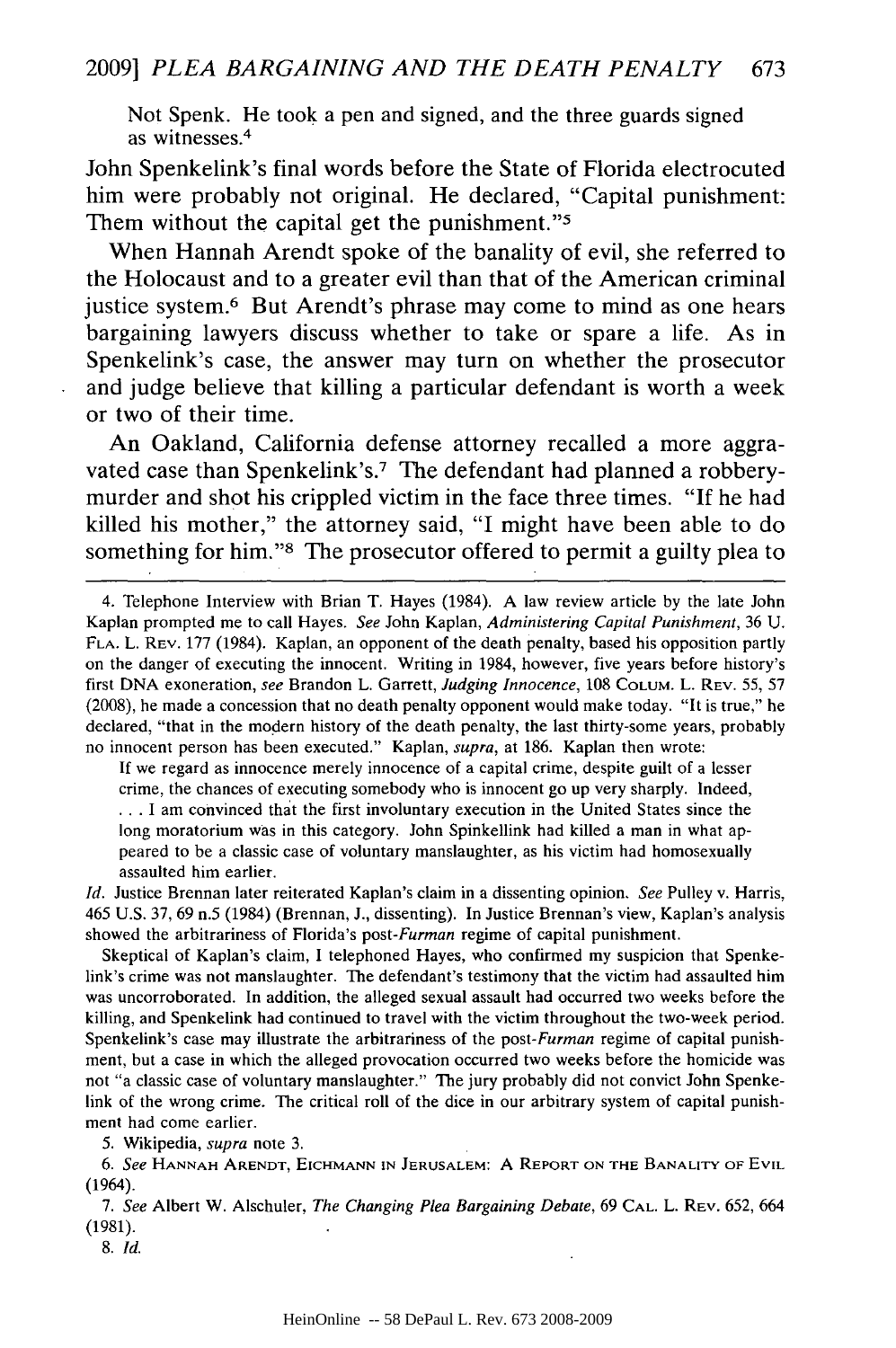murder and to recommend a life sentence. This sentence would have made the defendant eligible for parole in seven years. The defense attorney urged the defendant to accept the offer and advised him that he would probably be executed if he stood trial. The defendant's only response was, "You don't believe in my case."9 The jury convicted the defendant in less than an hour, and the death penalty was imposed. This defendant was executed not only for the crime of being a murderer but also for the crime of being an optimist—for what his attorney called an inability to think 100 yards in front of himself. We live in a nation that kills people for exercising their constitutional rights.

#### II. **MOCKING** THE **DEATH** PENALTY

Plea bargaining undermines the most common rationale for the death penalty. Proponents of this penalty maintain that some crimes are so horrible that they simply require it. They insist that no lesser punishment can adequately express the community's condemnation.<sup>10</sup> But the actions of American prosecutors convey an entirely different message: No lesser punishment can adequately express the community's condemnation *unless* the accused pleads guilty. For defendants who agree to save the government the costs of a trial, lesser punishments are just fine. These defendants' horrible crimes do not demand death after all. In the immortal words of Gilda Radner, "Never mind." Plea bargaining devalues the death penalty. It changes what the death penalty is about.

## III. **ENSURING INEQUALITY**

Plea bargaining also reveals that efforts to promote the evenhanded administration of capital punishment are empty and cosmetic. Ted Bundy was one of the worst of the worst. He was executed, but only because he turned down a deal that his lawyers begged him to accept.<sup>11</sup> Sandra Lockett, the defendant in one of the Supreme Court's leading death penalty decisions,<sup>12</sup> was far from the worst of the worst. She was minimally involved in a robbery that ended in an

674

*<sup>9.</sup> Id.*

<sup>10.</sup> The Supreme Court wrote in *Gregg v. Georgia,* 428 U.S. 153, 183-84 (1976), "[T]he decision that capital punishment may be the appropriate sanction in extreme cases is an expression of the community's belief that certain crimes are themselves so grievous an affront to humanity that the only adequate response may be the penalty of death." The Court quoted a columnist's statement that "a crime, or a series of crimes [may be] so gross, so heinous, so cold-blooded that anything short of death seems an inadequate response." *Id.* at 184 n.30 (quoting William Raspberry, *Death Sentence,* WASH. **POST,** Mar. 12, 1976, at A27).

**<sup>11.</sup>** *See* WELSH **S.** WHITE, THE **DEATH** PENALTY **IN** THE NINETIES 57-60 (1991).

<sup>12.</sup> Lockett v. Ohio, 438 **U.S. 586 (1978).**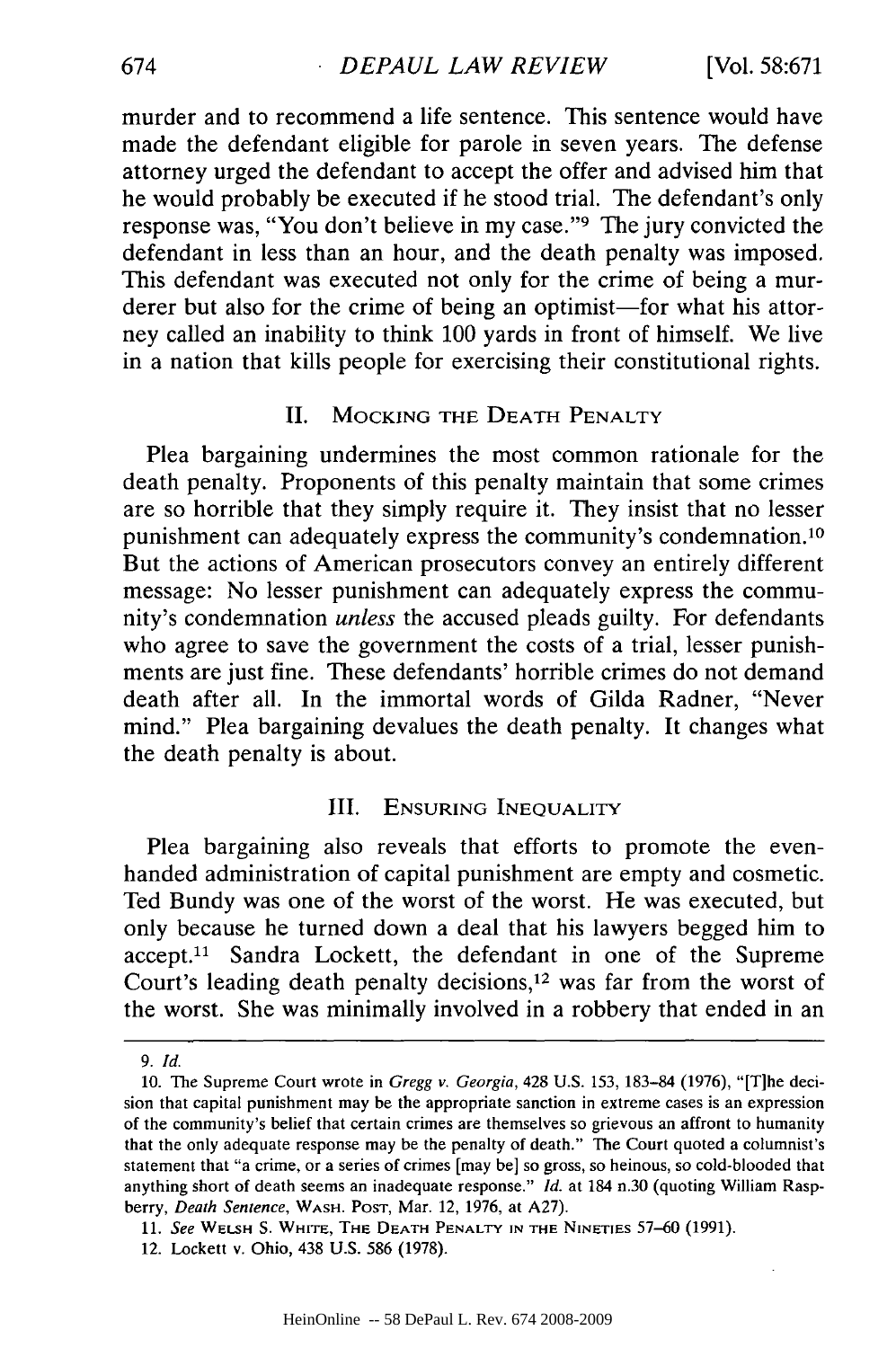unanticipated killing by a co-felon. She was sentenced to death because she had a possible defense and turned down offers that could have saved her life. Lockett's co-felon, the triggerman without a defense, pleaded guilty in exchange for a life term.<sup>13</sup>

When Berkeley law professor Malcolm M. Feeley visited death row in Tennessee, he noticed an inmate in kitchen whites delivering meals to the death row inmates.14 It took a moment before Feeley realized that the inmate was James Earl Ray.15 Ray, the probable assassin of Martin Luther King, Jr.,<sup>16</sup> had entered a plea agreement. He was therefore on one side of the bars while less iniquitous killers awaited execution on the other.

In America's bizarre system of criminal justice, a serial killer may reduce the likelihood of his execution by committing additional murders. The more unexplained disappearances a killer can solve, the greater his bargaining power. In 2003, the very worst of the worst, Gary Leon Ridgway, the Green River Killer, escaped execution through a plea agreement that required him to assist in locating the remains of his victims.<sup>17</sup> Ridgway, the most prolific serial killer in American history, pleaded guilty to forty-eight charges of aggravated first degree murder.18 King County Prosecuting Attorney Norm Maleng then congratulated himself: "This agreement was the avenue to the truth. And in the end, the search for the truth is still why we have a criminal justice system."<sup>19</sup>

<sup>13.</sup> *See* WHITE, *supra* note 11, at 60-62.

<sup>14.</sup> *See* E-mail from Malcolm Feeley to author (Mar. 28, 2006) (on file with author).

<sup>15.</sup> By keeping Ray physically separated from both the general prison population and death row inmates, his work assignment protected him from the private death penalty that some of his fellow inmates might have been pleased to administer. It also kept Ray, an earlier escapee, in a secure place away from the perimeter of the prison.

<sup>16.</sup> In 1997, with the approval of Dr. King's widow and his other children, Dexter King shook Ray's hand and expressed his belief in Ray's innocence. *See* Kevin Sack, *A Visitor for James Earl Ray,* N.Y. **TIMES,** Mar. 30, 1997, at E2. There is no reason whatever to credit confessions induced by the threat of death, and plea bargaining in capital cases settles the question of an accused killer's guilt in a way that should satisfy no one.

<sup>17.</sup> Defense Proffer at 3-4, Washington v. Ridgway, No. 01-1-10270-9 SEA (Wash. Sup. Ct. June 10, 2003), *available at http://seattletimes.nwsource.com/news/local/links/plea\_agreement.* pdf.

<sup>18.</sup> Statement of Defendant on Plea of Guilty at 7, Washington v. Ridgway, No. 01-1-10270-9 SEA (Wash. Sup. Ct. June 10, 2003), *available at http://seattletimes.nwsource.com/news/local/* links/statement\_of\_defendant.pdf.

<sup>19.</sup> *See* Wikipedia, Gary Ridgway, http://en.wikipedia.org/wiki/GaryRidgway (last visited Mar. 16, 2009).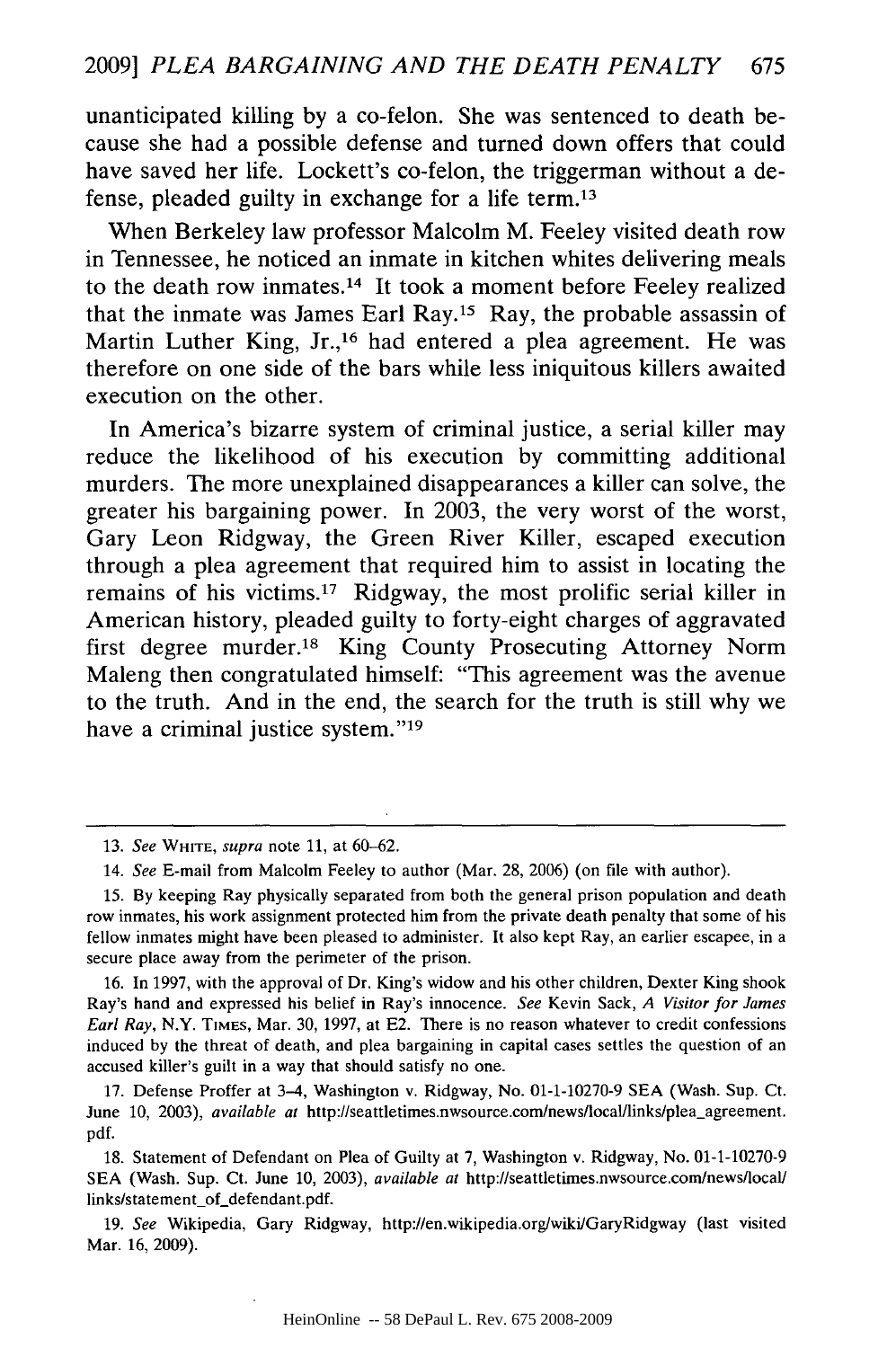# IV. DOES **BARGAINING** REALLY **SAVE** LIVES?

It may take a great lawyer to save an exceptionally brutal killer from a death sentence by arguing to a jury, but almost any lawyer can save a brutal killer by bargaining. Philadelphia District Attorney Lynne Abraham has been called the "deadliest D.A." because she seeks the death penalty in nearly every case in which the defendant is eligible.20 In even the most egregious cases, however, Abraham's office reputedly foregoes the death penalty when capital defendants agree to plead guilty.<sup>21</sup>

District Attorney Abraham may be a well-meaning public servant. Like others socialized to treat plea bargaining as routine, she is probably oblivious to the fact that her methods are the twenty-first century equivalent of Torquemada's. Abraham may not fully realize the purpose for which she uses the death penalty. What is familiar tends to become what is right.

Defense attorneys who champion plea bargaining in capital cases maintain that it saves lives, and of course it does save individual lives. Lynne Abraham's prosecutors may seek the death penalty partly to gain plea bargaining leverage, but they are prepared to carry out their threats when defendants refuse to yield. Whether plea bargaining reduces the total number of executions, however, is an open question. Would District Attorney Abraham continue to seek capital punishment in almost all death-eligible cases if she could gain no bargaining leverage by doing so? Would the taxpayers of Philadelphia—indeed, would even the taxpayers of Texas—be prepared to pay the high cost of capital trials and prolonged capital appeals in all or most of the cases in which prosecutors threaten the death penalty today? Fiscal concerns aside, do Americans truly want more state-sponsored killing than they have? Might the elimination of plea bargaining in capital cases leave the number of executions constant but produce a system in which the executed were selected more on the basis of what they did and less on the basis of whether they exercised their rights? Might eliminating the use of official death threats as leverage make capital punishment less useful to prosecutors and legislators and actually hasten its abolition? No one knows the answers to these questions. Plea bargaining allows guerilla warfare against the death penalty in individual cases, but in the absence of this practice, the warfare might be unnecessary.

<sup>20.</sup> Tina Rosenberg, *The Deadliest DA,* N.Y. **TIMES,** Jul. **16, 1995,** at 22.

<sup>21.</sup> *See WHrTE, supra* note **1,** at 147-48.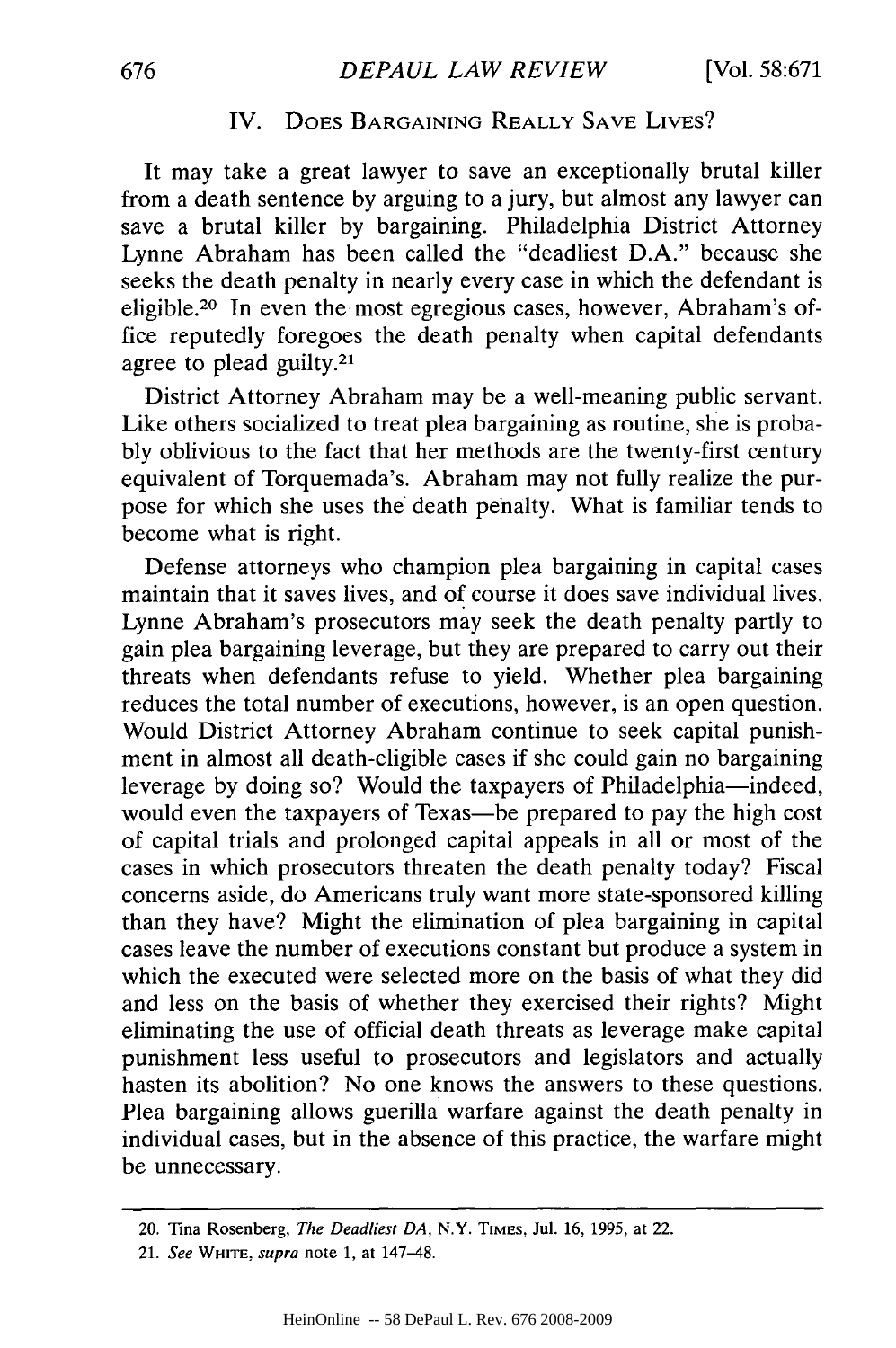## V. WASTE AND OTHER BARGAINING TACTICS

The key to successful bargaining may lie in threatening to increase the financial burdens of the other side. The defense attorney's goal is often to persuade the prosecutor that a trial will cost too much. Welsh White describes how Edward Staffman saved the life of Sampson Armstrong by bargaining with five county commissioners.<sup>22</sup> Staffman first secured the court's permission to retain six expert witnesses. Then he met with each of the county commissioners individually and observed that compensation for the defense experts would exceed \$100,000 if the case went to trial. Staffman suggested that this expenditure would not be a good use of resources. The commissioners were persuaded, and they in turn convinced the prosecutor to make a deal. Staffman's proposal included a face-saver for the officials: Some of the money saved by avoiding trial could "be used to provide a suitable memorial for the victims." $23$ 

Similarly, Michael Burt saved the life of Mendes Brown by alleging that for thirty-six years no Chinese American, Filipino American, or Hispanic American had served as foreperson of a San Francisco grand jury.24 In a criminal justice system that is alternately miserly and profligate, this allegation generated three years of costly pretrial litigation. Eventually the victim's son withdrew his opposition to a plea agreement that would preclude the death penalty, and the prosecutor made a deal.

As the Brown case illustrates, many prosecutors have delegated de facto control of the state's most awesome penalty to private parties, the victims' families. The attitudes of these families range from adamant opposition to the death penalty to insistence that death is the only appropriate punishment and that prosecutors should not bargain about it. People who would be immediately disqualified from serving on a defendant's jury direct the government's power to decide whether he will live or die. Deferring to survivors makes application of the death penalty more arbitrary.

Defense attorneys now find it advantageous to bargain with family members as well as prosecutors. They may promise to conceal embarrassing information (for example, that the victim was a prostitute), to disclose information that the prosecutor has not revealed to the families, to make no statements to the press, to ensure that the defendant will not seek to profit from his crime by writing or granting interviews,

<sup>22.</sup> *Id.* at 150.

<sup>23.</sup> *Id.*

<sup>24.</sup> *Id.* at 150-51.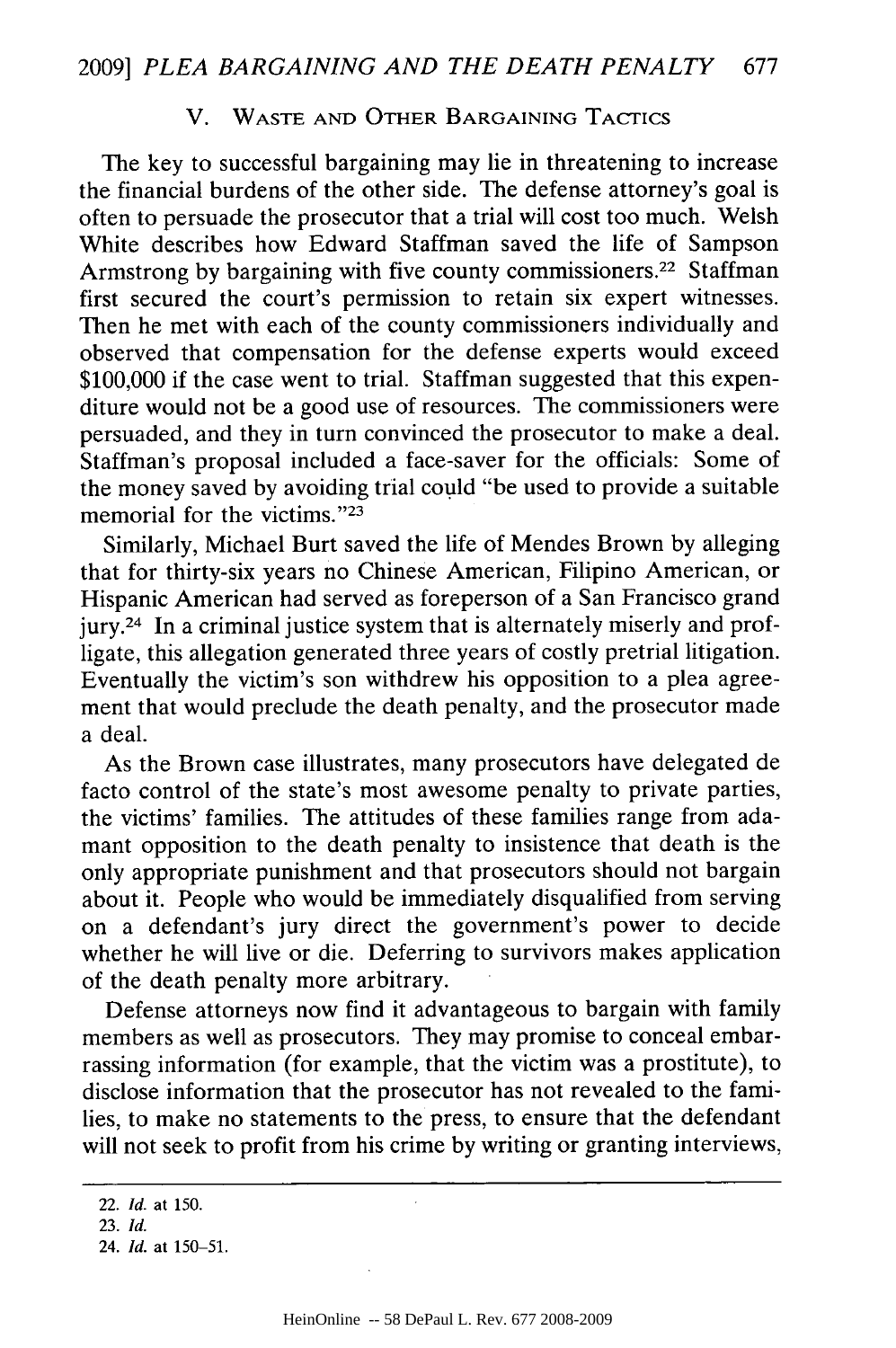and to arrange a meeting between the defendant and the family members at which the defendant will explain his crime and express his remorse.<sup>25</sup>

Defense attorneys also approach their clients' families, for "[t]he participation of a defendant's family members or loved ones will often be critical" in persuading the defendant to plead guilty.<sup>26</sup> A defense attorney's most challenging bargaining sessions are often those he conducts with his client. Many defendants, uncertain that life without parole is worth living, seem more willing to risk their own deaths than their lawyers can stomach. Attorneys sometimes go to extraordinary lengths to persuade clients to accept what the lawyers, at least, regard as life-saving deals.

The record in *Brady v. United States,27* in which the Supreme Court upheld the constitutionality of plea bargaining, is revealing.<sup>28</sup> The defendant, charged with a capital crime, was detained for several months. He insisted throughout this period that he was innocent and that he wanted a jury trial. After conscientious investigation, however, his attorney concluded that he had "never had [a case] where the defendants had tied themselves up in a sack like they had in this one."<sup>29</sup> The attorney informed the defendant that he "just couldn't go to a jury... [b]ecause it would be almost sure conviction and possibly a death penalty."<sup>30</sup> The attorney told the defendant that "he would be convicted beyond a shadow of a doubt."31

The defense attorney had two allies in his effort to persuade the defendant to plead guilty, the trial judge and the defendant's mother. The trial judge announced from the bench that he thought the defendant "might get the death penalty."<sup>32</sup> Moreover, when the defense attorney told the judge in chambers that he thought a guilty plea probably would be entered at a later date, the judge replied, "Well, I think you are very wise, because I was certainly going to submit the death penalty to the jury. '33 The attorney dutifully reported this comment to the defendant.<sup>34</sup>

32. *Id.*

34. *Id.* Entirely disregarding these facts, the Supreme Court wrote in a footnote, "In Brady's case, there **is no** claim . . . that the trial **judge** threatened Brady with a harsher sentence if

<sup>25.</sup> *See id.* at 153-55.

**<sup>26.</sup>** *Id.* at 159.

<sup>27. 397</sup> U.S. 742 (1970).

<sup>28.</sup> See Albert W. Alschuler, *The Supreme* Court, the *Defense Attorney, and the Guilty Plea,* 47 U. COLO. L. **REV.** 1, 55-58 **(1975).**

<sup>29.</sup> Appendix to the Briefs at 64, Brady v. United States, 397 U.S. 742 (1970) (No. 119963).

<sup>30.</sup> *Id.* at 74-75.

<sup>31.</sup> *Id.* at 70.

<sup>33.</sup> *Id.* at **72.**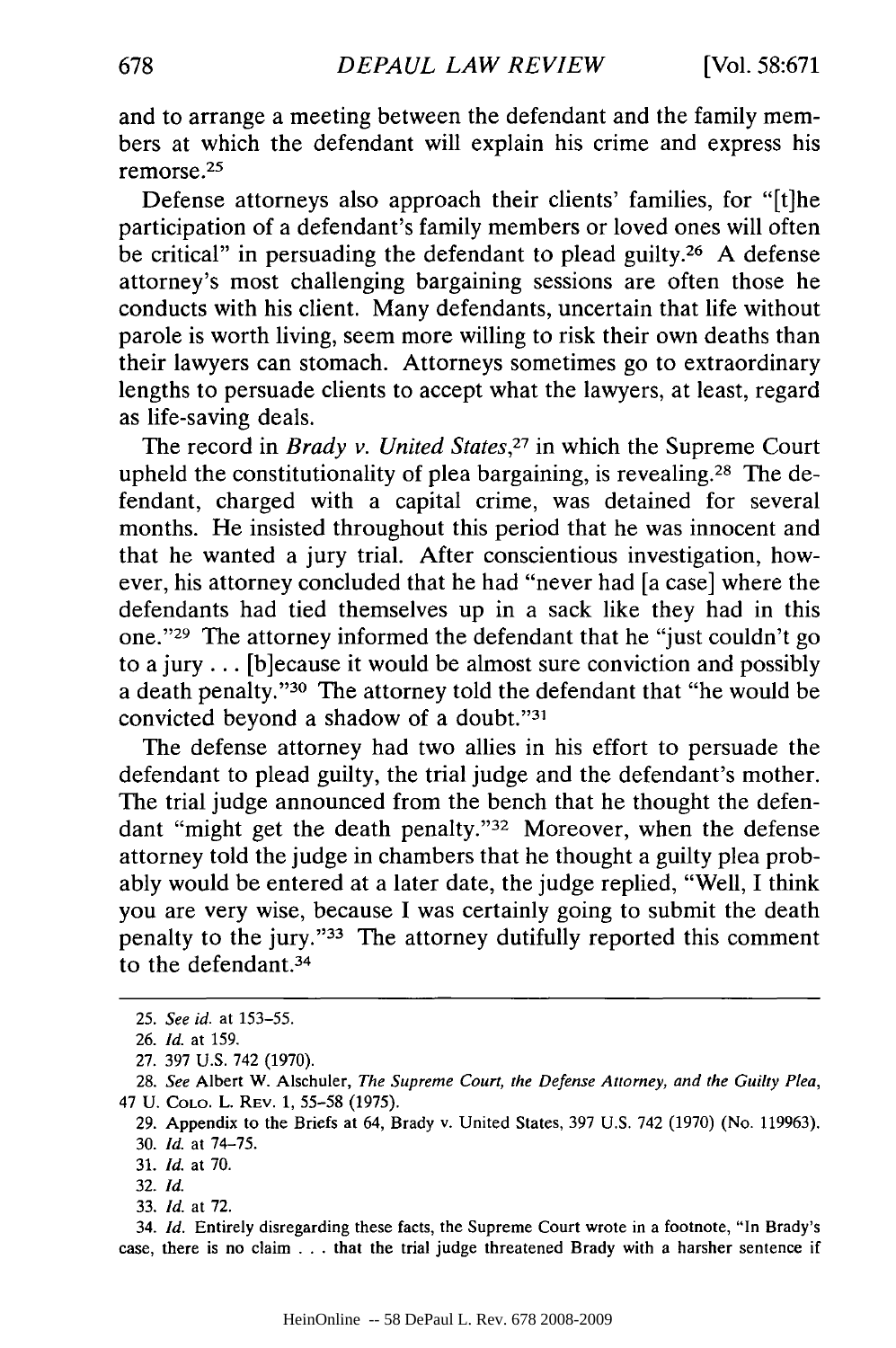The defendant's mother later attempted to visit the defendant in jail but found that "it wasn't visiting hours."<sup>35</sup> She testified:

I went through the alley of the city jail where he was being held and I kept yelling, "Brady, Brady." Then—then there was somebody, some fellow up there that yelled, "Is there a Brady here?" So then Brady came to the window. It was upstairs. I don't know how many floors. Brady came to the window and he said, "Mom, what are you doing? You are going to get yourself in trouble," and I just said, "For God's sake, plead guilty. They are going to give you the death sentence."36

When it became apparent that a co-defendant would probably testify against him, the defendant agreed to plead guilty. The defense attorney reported that he "felt very gratified when [the defendant] decided to change his plea in that we saved him from a death penalty in my opinion."37

The Supreme Court held in *Brady* that the threat of execution did not render the defendant's guilty plea involuntary. 38 It distinguished a nineteenth century case, *Bram v. United States,39* in which the Court had said that every confession must be "free and voluntary: that is, **...** not... extracted by any sort of threats or violence, nor obtained by any direct or implied promises, however slight."<sup>40</sup> The *Brady* Court wrote, *"Bram* and its progeny did not hold that the possibly coercive impact of a promise of leniency could not be dissipated by the presence and advice of counsel."41

Professor White described a three-hour meeting in which Scharlette Holderman, a mitigation specialist, encouraged Pierre Rausini, a capital defendant, to consider how his execution would affect his family:

[Holderman] talked about her experiences in "attending Florida executions." Among other things, she talked about the anguish suffered by Ted Bundy's mother when she witnessed Bundy's execution. Bundy's mother not only had to witness her son's execution but was taunted and harassed by death penalty supporters.... After hearing what she said, Rausini said, "I'll think about it." Later, he accepted the [prosecutor]'s offer.<sup>42</sup>

- 38. *Brady,* 397 U.S. at 755.
- 39. 168 U.S. 532 (1897).
- 40. *Id.* at 542-43.

41. *Brady,* 397 U.S. at 754. *Contra* Alsehuler, *supra* note 28, at 55 ("A guilty plea entered at gunpoint is no less involuntary because an attorney is present to explain how the gun works."). 42. WnrTE, *supra* note 1, at 162-63.

convicted after trial in order to induce him to plead guilty." Brady v. United States, 397 U.S. 742, 751 n.8 (1970).

<sup>35.</sup> Appendix to the Briefs, supra note 29, at 38.

<sup>36.</sup> *Id.*

<sup>37.</sup> *Id.* at 66.